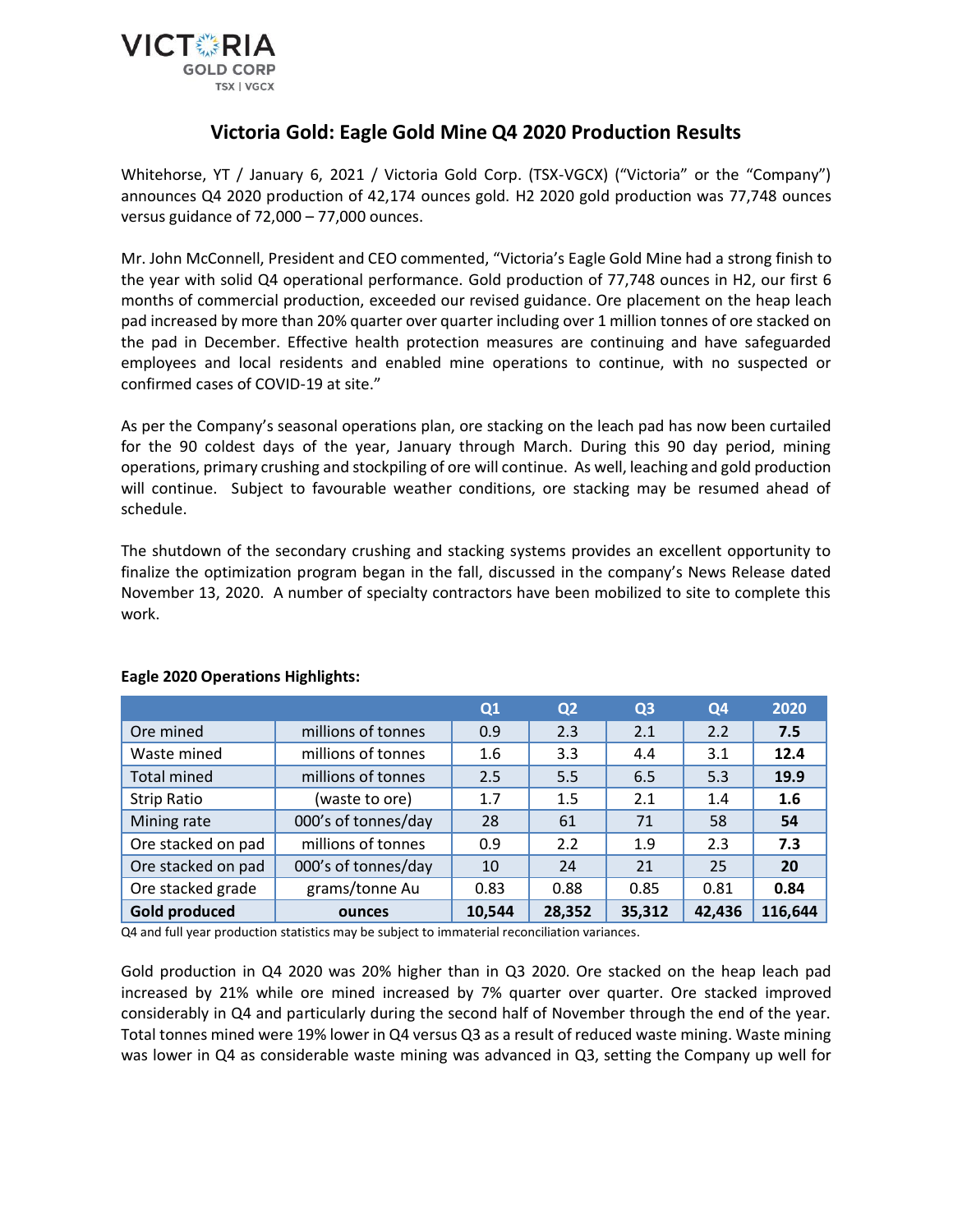mining operations in Q1 2021. Both gold grade and metallurgical recovery continue to reconcile well against the reserve model and a significant gold inventory is building on the heap leach pad.

#### **Qualified Person**

The technical content of this news release has been reviewed and approved by Paul D. Gray, P.Geo., as the "Qualified Person" as defined in National Instrument 43-101 - *Standards of Disclosure for Mineral Projects.*

#### **About the Dublin Gulch Property**

Victoria Gold's 100%-owned Dublin Gulch gold property (the "Property") is situated in central Yukon Territory, Canada, approximately 375 kilometers north of the capital city of Whitehorse, and approximately 85 kilometers from the town of Mayo. The Property is accessible by road year round, and is located within Yukon Energy's electrical grid.

The Property covers an area of approximately 555 square kilometers, and is the site of the Company's Eagle and Olive Gold Deposits. The Eagle Gold Mine is Yukon's newest operating gold mine. The Eagle and Olive deposits include Proven and Probable Reserves of 3.3 million ounces of gold from 155 million tonnes of ore with a grade of 0.65 grams of gold per tonne, as outlined in a National Instrument 43-101 Technical Report for the Eagle Gold Mine dated December 3, 2019. The Mineral Resource under National Instrument 43-101 – *Standards of Disclosure for Mineral Projects* ("NI 43-101") for the Eagle and Olive deposits has been estimated to host 227 million tonnes averaging 0.67 grams of gold per tonne, containing 4.7 million ounces of gold in the "Measured and Indicated" category, inclusive of Proven and Probable Reserves, and a further 28 million tonnes averaging 0.65 grams of gold per tonne, containing 0.6 million ounces of gold in the "Inferred" category.

#### **Cautionary Language and Forward-Looking Statements**

This press release includes certain statements that may be deemed "forward-looking statements". Except for statements of historical fact relating to Victoria, information contained herein constitutes forward-looking information, including any information related to Victoria's strategy, plans or future financial or operating performance. Forward-looking information is characterized by words such as "plan", "expect", "budget", "target", "project", "intend", "believe", "anticipate", "estimate" and other similar words, or statements that certain events or conditions "may", "will", "could" or "should" occur, and includes any guidance and forecasts set out herein (including, but not limited to, production and operational guidance of the Corporation). In order to give such forward-looking information, the Corporation has made certain assumptions about the its business, operations, the economy and the mineral exploration industry in general, in particular in light of the impact of the novel coronavirus and the COVID-19 disease ("COVID-19") on each of the foregoing. In this respect, the Corporation has assumed that production levels will remain consistent with management's expectations, contracted parties provide goods and services on agreed timeframes, equipment works as anticipated, required regulatory approvals are received, no unusual geological or technical problems occur, no material adverse change in the price of gold occurs and no significant events occur outside of the Corporation's normal course of business. Forward-looking information is based on the opinions, assumptions and estimates of management considered reasonable at the date the statements are made, and are inherently subject to a variety of risks and uncertainties and other known and unknown factors that could cause actual events or results to differ materially from those described in, or implied by, the forward-looking information. These factors include the impact of general business and economic conditions, risks related to COVID-19 on the Company, global liquidity and credit availability on the timing of cash flows and the values of assets and liabilities based on projected future conditions, anticipated metal production, fluctuating metal prices, currency exchange rates, estimated ore grades, possible variations in ore grade or recovery rates, changes in accounting policies, changes in Victoria's